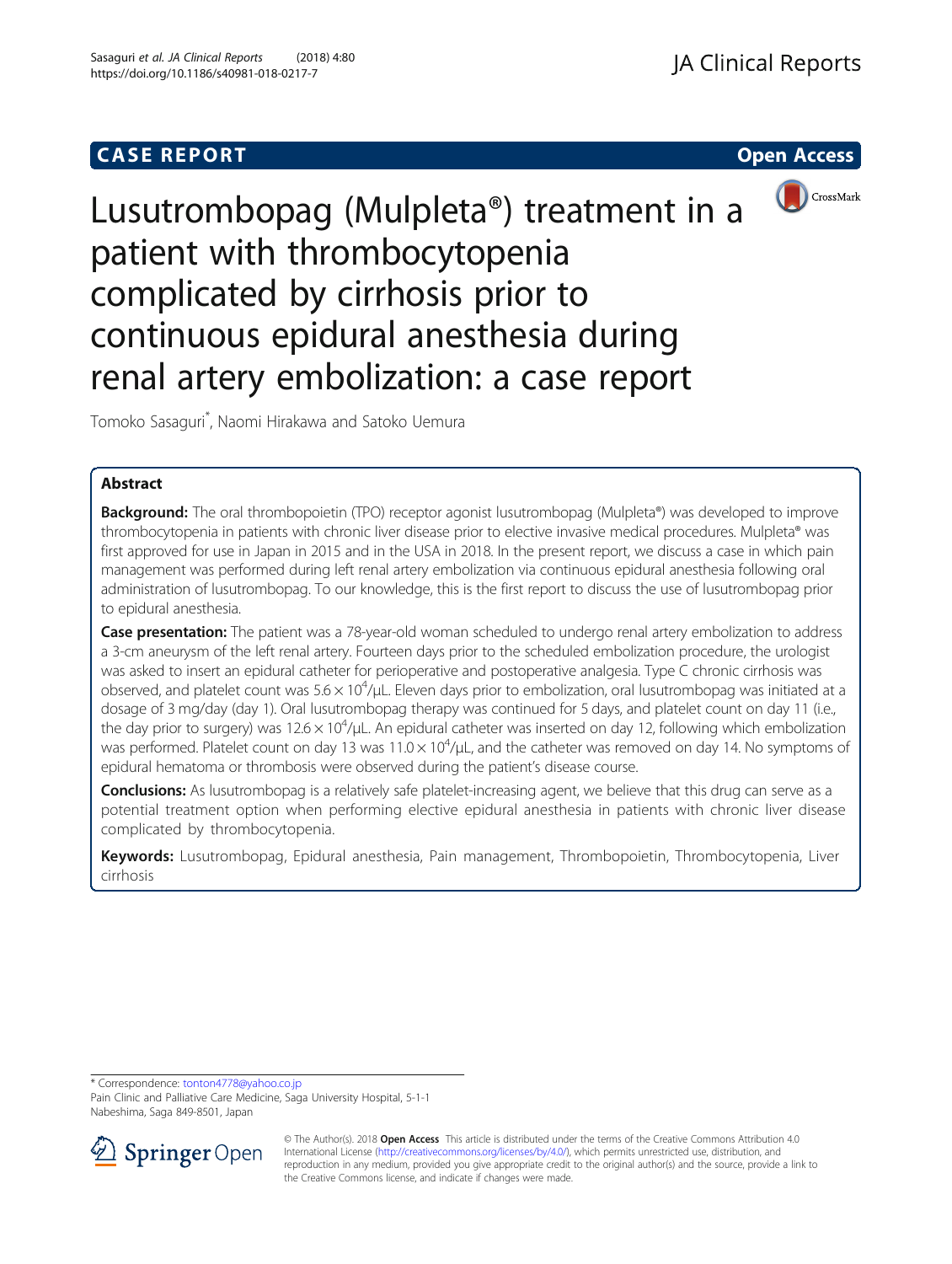## Background

In cases of chronic liver disease, multiple invasive procedures are often necessary, including endoscopic treatment for esophageal or gastric varices or hepatic cancer treatment with radiofrequency ablation. Although platelet transfusion is considered in many cases, complications such as inefficacy of transfusion, onset of unknown infection, or development of fever/allergic symptoms present clinical obstacles [\[1](#page-4-0), [2](#page-4-0)]. The thrombopoietin (TPO) receptor agonist lusutrombopag, which is administered prior to invasive procedures, was developed to improve platelet count and avoid the need for transfusions in patients with chronic liver disease complicated by thrombocytopenia. In September 2015, lusutrombopag obtained manufacturing and marketing approval in Japan and became the world's first therapeutic agent of its kind [[3,](#page-4-0) [4\]](#page-4-0). In the present report, we discuss a case in which pain management was performed during left renal artery embolization via continuous epidural anesthesia following oral administration of lusutrombopag. To the best of our knowledge, this report is the first to discuss the use of lusutrombopag prior to epidural anesthesia.

#### Case presentation

The patient was a 78-year-old woman (height 147 cm; weight 61 kg) with no history of thrombosis or embolism who was examined per the treatment guidelines of the urology, circulatory internal medicine, vascular surgery, and radiology departments of our institution. Abdominal CT revealed that a previously identified left renal artery aneurysm had expanded to 3 cm in size. No symptoms of renal aneurysm were observed, although the risk of aneurysmal rupture or dissection was high. The patient was determined to face high risks when she is to undergo surgery due to her advanced age and the presence of various conditions complicating her thrombocytopenia (e.g., cirrhosis). Fourteen days prior to the scheduled embolization of the left renal artery trunk, the urologist was asked to insert an epidural catheter for perioperative and postoperative analgesia. As renal artery embolization often results in intense pain, at least some degree of analgesic treatment is necessary during the perioperative period. However, as the patient's platelet count had shifted to  $5-6 \times 10^4$ /µL over the past several months, the risk of hemorrhaging during the epidural puncture was determined to be high. Therefore, lusutrombopag (Mulpleta®, Shionogi, Osaka, Japan) was administered prior to surgery. Continuous epidural anesthesia was to be administered if the patient's platelet count increased to  $10 \times 10^4$ /µL or higher on the day before embolization, while alternative analgesic approaches (e.g., intravenous administration of fentanyl (continuous and/or bolus), intravenous and/or oral administration of acetaminophen, and/or non-steroidal anti-inflammatory drugs) would be utilized if the platelet count was lower than  $10 \times 10^4/\mu L$ .

The patient's comorbidities included asymptomatic cirrhosis type C, postoperative hepatocellular carcinoma, ruptured esophageal varices, and postoperative breast cancer. Internal medications included ursodeoxycholic acid (600 mg  $\times$  3), an amino acid preparation for liver failure (12.45  $g \times 3$ ), an oral nutritional supplement for liver failure (50 g), lactulose jelly (48.15 g  $\times$  3), spironolactone  $(75 \text{ mg} \times 1)$ , amlodipine  $(5 \text{ mg} \times 1)$ , tolvaptan  $(7.5 \text{ mg} \times 1)$ , and rabeprazole sodium  $(10 \text{ mg} \times 1)$ . Laboratory findings at 14 days prior to the scheduled embolization are shown in Table 1. The patient's condition was categorized as class B under the Child-Pugh classification system. Abdominal CT revealed splenomegaly, although no evidence of thrombosis was noted.

The patient's treatment course is depicted in Fig. [1](#page-2-0). Fourteen days prior to the scheduled embolization, she was examined by physicians of the department of hepatic internal medicine, 3 days following which she began use of oral lusutrombopag (3 mg) once daily (day 1). Although the patient's platelet count prior to administration of lusutrombopag was  $5.4 \times 10^4/\mu$ L, it increased to  $7.4 \times 10^4/\mu$ L after 5 days of treatment. Then, oral lusutrombopag was discontinued to avoid the risk of thrombosis due to the increased platelet count. The patient

Table 1 Laboratory data on day 3

| Hematology          |                         |
|---------------------|-------------------------|
| White blood cells   | 2700 (/µL)              |
| Red blood cells     | $393 \times 10^4$ (/µL) |
| Hemoglobin          | 13.5 (g/dL)             |
| Platelet count      | $5.4 \times 10^4$ (/µL) |
| Coagulation         |                         |
| PT%                 | 65.9 (%)                |
| PT-INR              | 1.22                    |
| Biochemistry        |                         |
| Total protein       | 7.3 (g/dL)              |
| Albumin             | 3.2 (mg/dL)             |
| Total bilirubin     | $1.3$ (mg/dL)           |
| AST                 | 59 (IU/L)               |
| ALT                 | 41 (IU/L)               |
| LDH                 | 239 (IU/L)              |
| <b>ALP</b>          | 439 (IU/L)              |
| GGT                 | 22 (IU/L)               |
| Blood urea nitrogen | 11.6 (mg/dL)            |
| Creatinine          | 0.58 (mg/dL)            |

PT-INR international normalized ratio of prothrombin time, AST aspartate aminotransferase, ALT alanine aminotransferase, LDH lactate dehydrogenase, ALP alkaline phosphatase, GGT gamma-glutamyl transpeptidase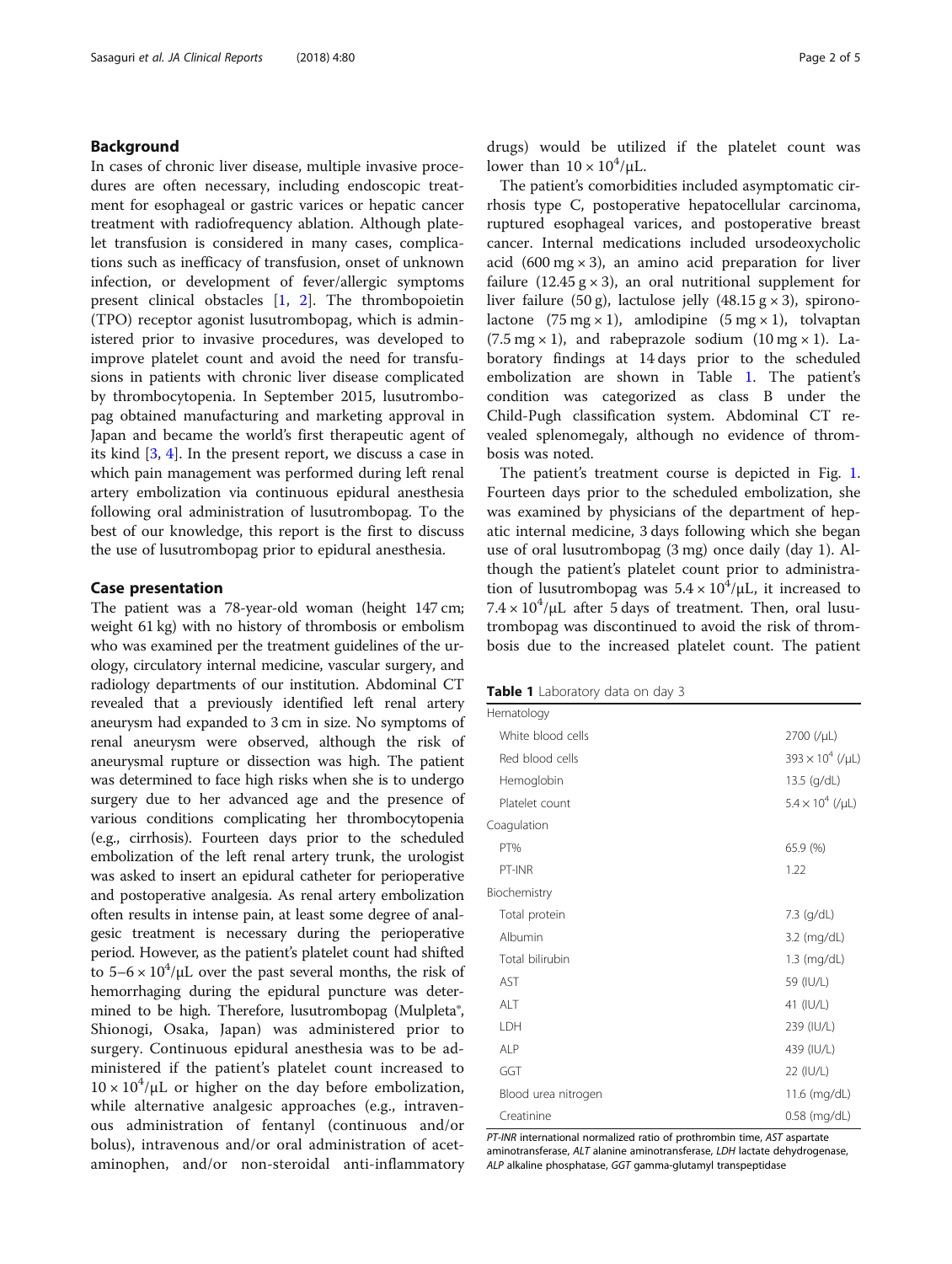<span id="page-2-0"></span>

was hospitalized on day 11. As the platelet count at the time of admission to the hospital was  $12.6 \times 10^4/\mu L$ , an epidural catheter was inserted on day 12 according to the original schedule, with the following characteristics: epidural needle size, 17G; catheter type, Hakko disposable epidural catheter (Hakko, Co., Ltd., Tokyo, Japan) and nylon block copolymer radiopaque catheter; diameter, 1.0 mm; tip, round with lateral holes; level of insertion, T8–9; and insertion length, 5 cm into the epidural space. Subsequently, left renal artery embolization was performed under continuous epidural anesthesia (4 mL/ h of 0.2% ropivacaine after bolus administration of 5 mL of 1% mepivacaine; analgesia before embolization from T5 to L1). Continuous epidural analgesia (4 mL/h of 0.2% ropivacaine; analgesia from T6 to T11) was also utilized following surgery, and the patient experienced no pain during the perioperative period. The platelet count on day 13 was  $11.0 \times 10^4/\mu$ L, and the epidural catheter was removed on day 14. The platelet count peaked on the day before embolization and gradually decreased thereafter. The patient's platelet counts on days 15 and 18 were  $9.8 \times 10^4/\mu$ L and  $9.6 \times 10^4/\mu$ L, respectively. No symptoms of epidural hematoma were observed, and the patient was released on day 19 due to her favorable postoperative course. The patient was subsequently followed-up on an outpatient basis. No symptoms of thrombosis were observed after initiating oral lusutrombopag therapy, and abdominal echo did not reveal portal thrombosis on day 33, when her platelet count was  $8.1 \times 10^4 / \mu L$ .

## **Discussion**

In the present report, we discussed a case in which continuous epidural anesthesia was performed following oral administration of lusutrombopag. Our findings

suggest that lusutrombopag can be used to increase the platelet count prior to epidural anesthesia in patients with cirrhosis complicated by thrombocytopenia.

Approved in September 2015 for the "improvement of thrombocytopenia in patients with chronic liver disease scheduled to undergo an elective invasive medical procedure" [[3,](#page-4-0) [4](#page-4-0)], Mulpleta® is an oral TPO receptor agonist developed and manufactured in Japan. Lusutrombopag, which has also been approved by the US Food and Drug Administration [[5](#page-4-0)], selectively acts on the TPO receptor of myeloid progenitor cells to promote proliferation and differentiation of megakaryocytes, thereby increasing the platelet count [\[6](#page-4-0)]. While two other drugs with similar pharmacological mechanisms (eltrombopag, romiplostim) are currently marketed in Japan, these drugs are indicated for idiopathic thrombocytopenic purpura and not for the treatment of thrombocytopenia in patients with chronic liver disease. The target serum platelet count indicated by Japan's Pharmaceuticals and Medical Devices Agency (PMDA) for considering the use of lusutrombopag treatment is  $< 5 \times 10^4/\mu L$  [[7\]](#page-4-0). The PMDA also mentions the following: "Use Mulpleta® when a bleeding risk is high judging from clinical inspection levels such as the platelet count, clinical manifestations and the kind of the invasive procedure" [[7\]](#page-4-0). This signifies that a platelet count  $< 5 \times 10^4/\mu$ L is only a guide for the usage of lusutrombopag. In this case, we decided to use lusutrombopag because the patient's platelet count had shifted to  $5-6 \times 10^4/\mu L$  over the past several months, and a platelet count higher than  $10 \times 10^4 / \mu$ L is required for epidural tubing. Careful administration of lusutrombopag is necessary in patients at risk for thrombus-related disorders such as cerebrovascular infarction and myocardial infarction and in those at risk of developing portal vein thrombosis due to hepatofugal flow of portal blood. In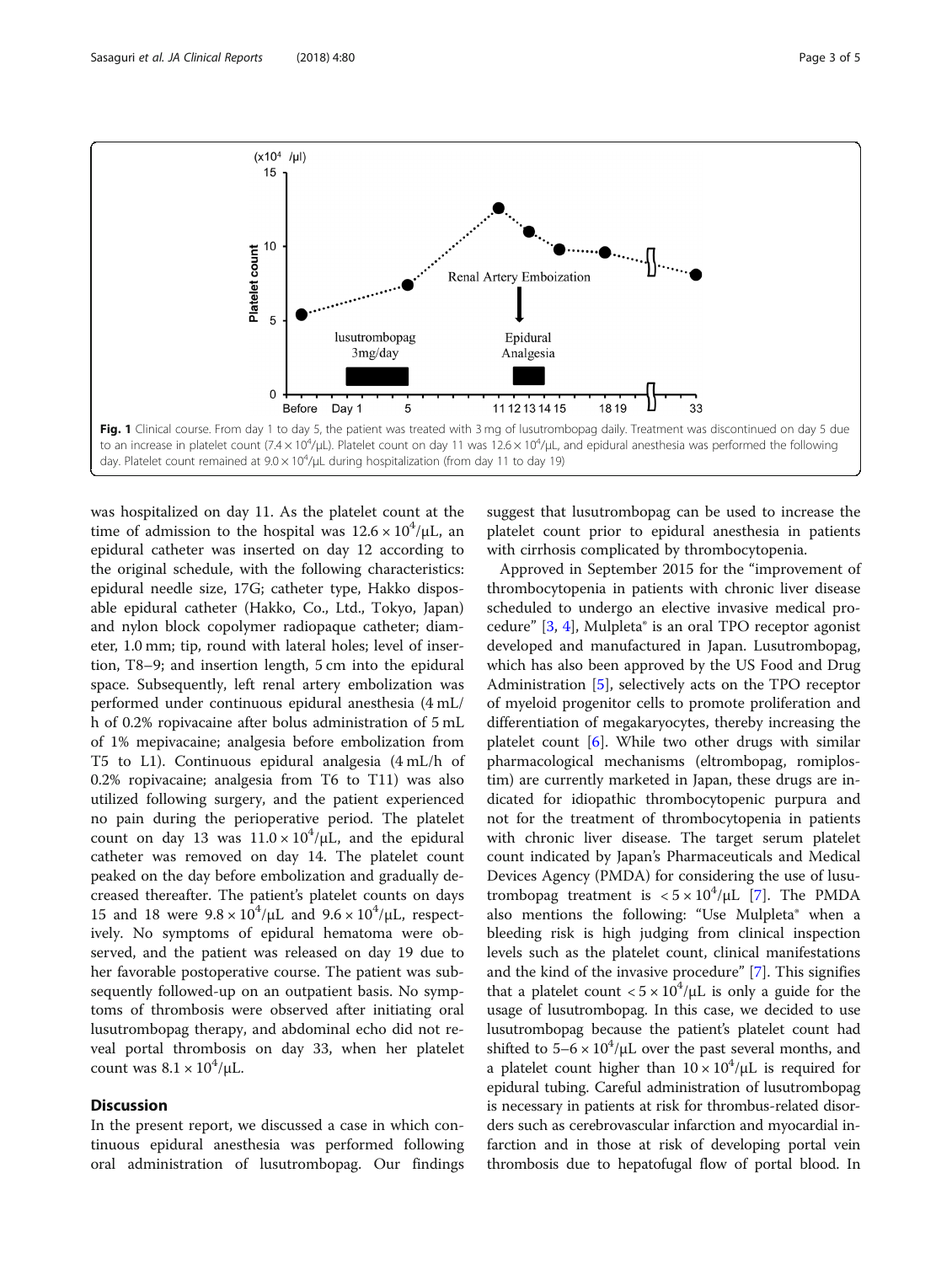addition, the use of lusutrombopag is contraindicated in patients presenting with severe liver disorders (Child-Pugh class C) due to the risk of excessive increase in the serum concentrations of lusutrombopag [\[7](#page-4-0)]. Lusutrombopag administration is indicated for invasive procedures associated with a limited volume of bleeding and with comparatively low difficulty in achieving hemostasis. The use of lusutrombopag is not indicated in conjunction with procedures involving laparotomy, thoracotomy, cardiotomy, craniotomy, or organ resection [[7\]](#page-4-0).

Administration of lusutrombopag should be initiated 8–13 days prior to a scheduled invasive medical procedure, as an increase in the platelet count to  $5 \times 10^4$ / $\rm \mu L$  or higher may be observed 9–14 days after initiating treatment [\[7](#page-4-0)]. Because administration is often initiated on an outpatient basis, providing medication guidance to patients is critical for preventing errors. Although 3 mg of lusutrombopag is typically administered once daily for 7 days, criteria for suspending administration have been established to avoid the onset of thrombosis due to excessive increase in the platelet count. Specifically, administration of lusutrombopag should be suspended if the platelet count increases to  $> 5 \times 10^4/\mu$ L and  $> 2 \times$  $10^4/\mu$ L compared to baseline [[7\]](#page-4-0). Adverse reactions known at the time of lusutrombopag approval include thrombosis-related conditions (e.g., portal vein and mesenteric vein thromboses), rash, blood abnormalities, nausea, headache, fever, and others, each of which occurred in less than 2% of patients in clinical trials [\[7](#page-4-0)]. Although thrombosis was noted as a severe potential side effect, patients with chronic liver disease complicated by thrombocytopenia tend to develop thrombi in the portal venous system due to the activation of coagulation mechanisms and abnormalities in portal blood flow [[8\]](#page-4-0). Because the risk of thrombosis/embolism formation is believed to be relatively high in patients using lusutrombopag, patients must be closely monitored for potential signs of thrombosis, even after use of the drug has been discontinued. Thrombosis development has also been reported in some patients despite the platelet counts being below the normal range [[7](#page-4-0)]. Accordingly, attending physicians should monitor for evidence of thrombosis development regardless of the platelet count. In this case, we closely monitored for potential signs of thrombosis and no symptoms and signs were observed during the patient's disease course. In addition, abdominal echo on day 33 did not reveal thrombosis or embolism. Although we did not monitor the serum value of fibrin/fibrinogen degradation products (FDPs), a biomarker of deep vein thrombosis, as no signs of thrombosis were observed, FDP monitoring could lead to early diagnosis of deep vein thrombosis. While we identified one report discussing a case in which lusutrombopag was re-administered to a patient  $[9, 10]$  $[9, 10]$  $[9, 10]$ , at present, the

safety and efficacy of lusutrombopag re-administration remain to be evaluated, and selection of an alternative treatment method is recommended [\[7](#page-4-0)]. However, as invasive procedures are often repeated in patients with chronic liver disease, further studies are required to determine whether re-administration of the drug is both safe and effective. Patients with cirrhosis may have complications involving thrombocytopenia and low fibrinogen concentration. The combination of lusutrombopag and fresh frozen plasma is not contraindicated at present, but there have so far been no reports of their concurrent use. It is necessary to carefully monitor for signs of the thrombosis when they are used together.

In the present case, although the patient's platelet count prior to administration of lusutrombopag was  $5.4 \times 10^4/\mu$ L, it increased to  $7.4 \times 10^4/\mu$ L after 5 days of oral treatment. In addition, the platelet count peaked at  $12.6 \times 10^4/\mu$ L on day 11, gradually decreasing thereafter and failing to reach  $20 \times 10^4/\mu$ L or higher, which is considered the threshold for the risk of thrombus formation [\[11](#page-4-0)]. The patient was carefully monitored during her course for signs of complications such as thrombosis or epidural hematoma, and no clear side effects were observed.

## Conclusions

To our knowledge, the present report is the first to discuss the use of lusutrombopag prior to epidural anesthesia. Lusutrombopag is a relatively safe platelet-increasing agent, and we believe that this drug can serve as a potential treatment option when performing elective epidural anesthesia in patients with chronic liver disease complicated by thrombocytopenia.

#### Abbreviations

FDP: Fibrin/fibrinogen degradation products; PMDA: Pharmaceuticals and Medical Devices Agency; TPO: Thrombopoietin

#### Acknowledgements

We would like to thank Editage [\(https://www.editage.jp/](https://www.editage.jp/)) for the English language editing.

#### Funding

Not applicable.

#### Availability of data and materials

Not applicable due to patient privacy concerns.

#### Authors' contributions

TS conducted the perioperative anesthetic management of the patient and wrote and revised the manuscript. NH and SU conducted the perioperative anesthetic management of the patient and revised the manuscript. All authors read and approved the final version of the manuscript.

#### Ethics approval and consent to participate

Not applicable.

#### Consent for publication

The authors obtained written consent for publication from the patient.